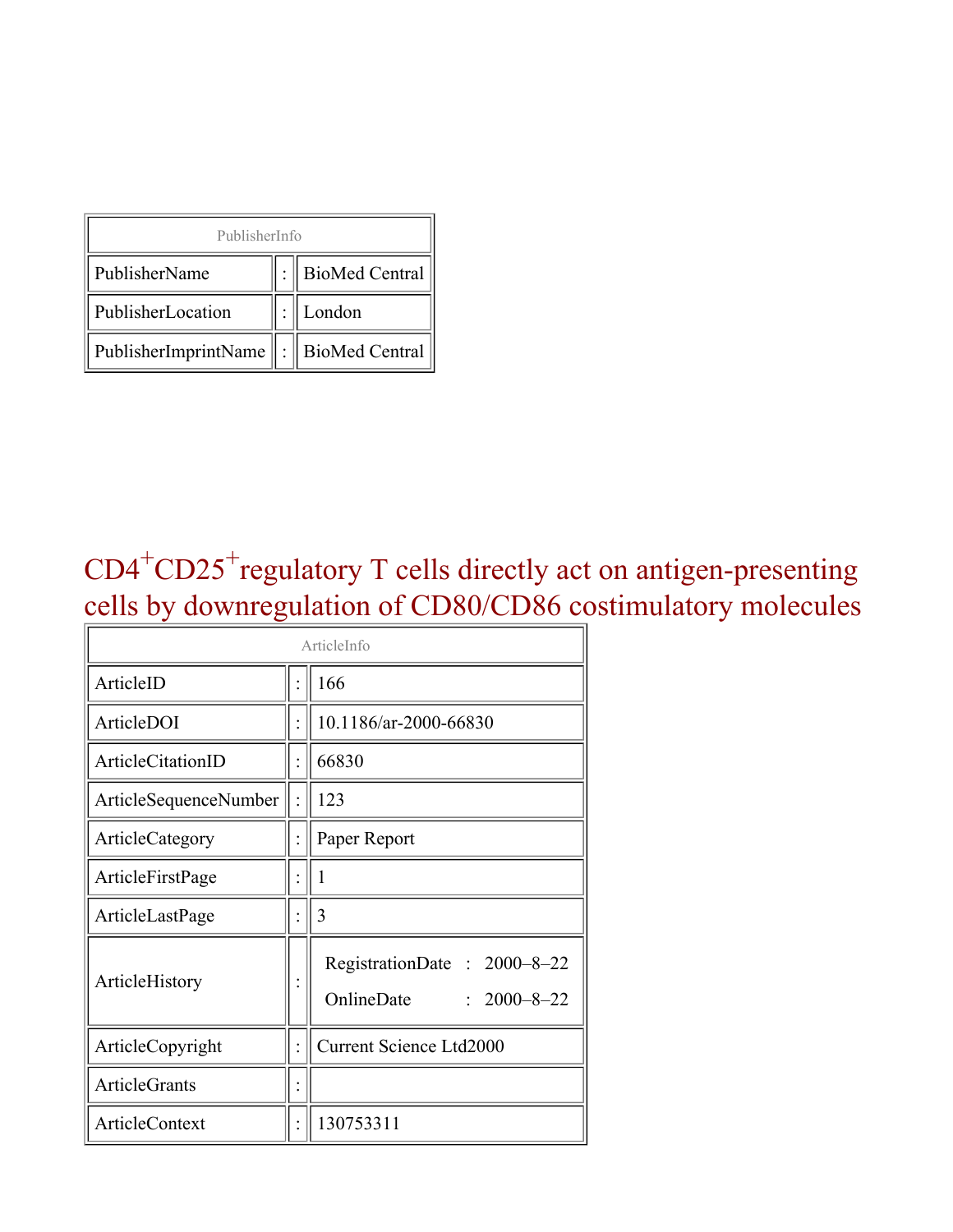Aff1 CNRS UPR 9021, Strasbourg, France

#### Keywords

CD4<sup>+</sup> CD25<sup>+</sup> , co-stimulation, immunoregulation, regulatory T cell

### Context

Elimination of  $CD4^+CD25^+$  T cells, which constitute 5-10% of peripheral  $CD4^+$  T cells in normal naive mice, leads to spontaneous development of various autoimmune diseases. When stimulated, these regulatory T cells suppress the proliferation of the CD4<sup>+</sup>CD25<sup>-</sup> T cells, resulting in reduced IL-2 production by  $CD4+CD25$ <sup>-</sup> T cells. Suppression depends on cellular interactions with APCs. The effector functions of regulatory T cells still remain unclear. Identifying the molecules involved in the interaction between regulatory cells and the naive T cells would contribute to our understanding of the causes and mechanisms involved in autoimmune diseases. To further elucidate the mechanism of  $CD4^+CD25^+$  T cell suppression on  $CD4^+CD25^-$  T cells.

## Significant findings

 $CD4+CD25+T$  cells suppress responses of  $CD4+CD25+T$  cells stimulated with anti-CD3 antibody and cultured with either B cells (100% suppression with 1:4 ratio of  $CD25^{+}/CD25$ ) or DCs (100% suppression with 9:1 ratio of  $CD25^+/CD25$ . The expression of costimulatory molecules (both CD80 and CD86) on DCs was decreased when graded numbers of  $CD4+CD25+T$  cells were added to the coculture, even if DCs were first stimulated with anti-CD40 antibody. Surprisingly,  $CD4^+CD25^+$  cells downregulate CD80 mRNA levels on DCs, whereas levels of CD86 mRNA were not significantly decreased. This suggests that the expression of these two molecules is regulated by different mechanisms. The down regulation of CD80 and CD86 molecules on DCs depends on direct interaction between CD4<sup>+</sup>CD25<sup>+</sup> T cells and DC interaction, and no decreased expression was observed when DC were separated from  $CD4^+CD25^+$  cells by a cell permeable membrane.